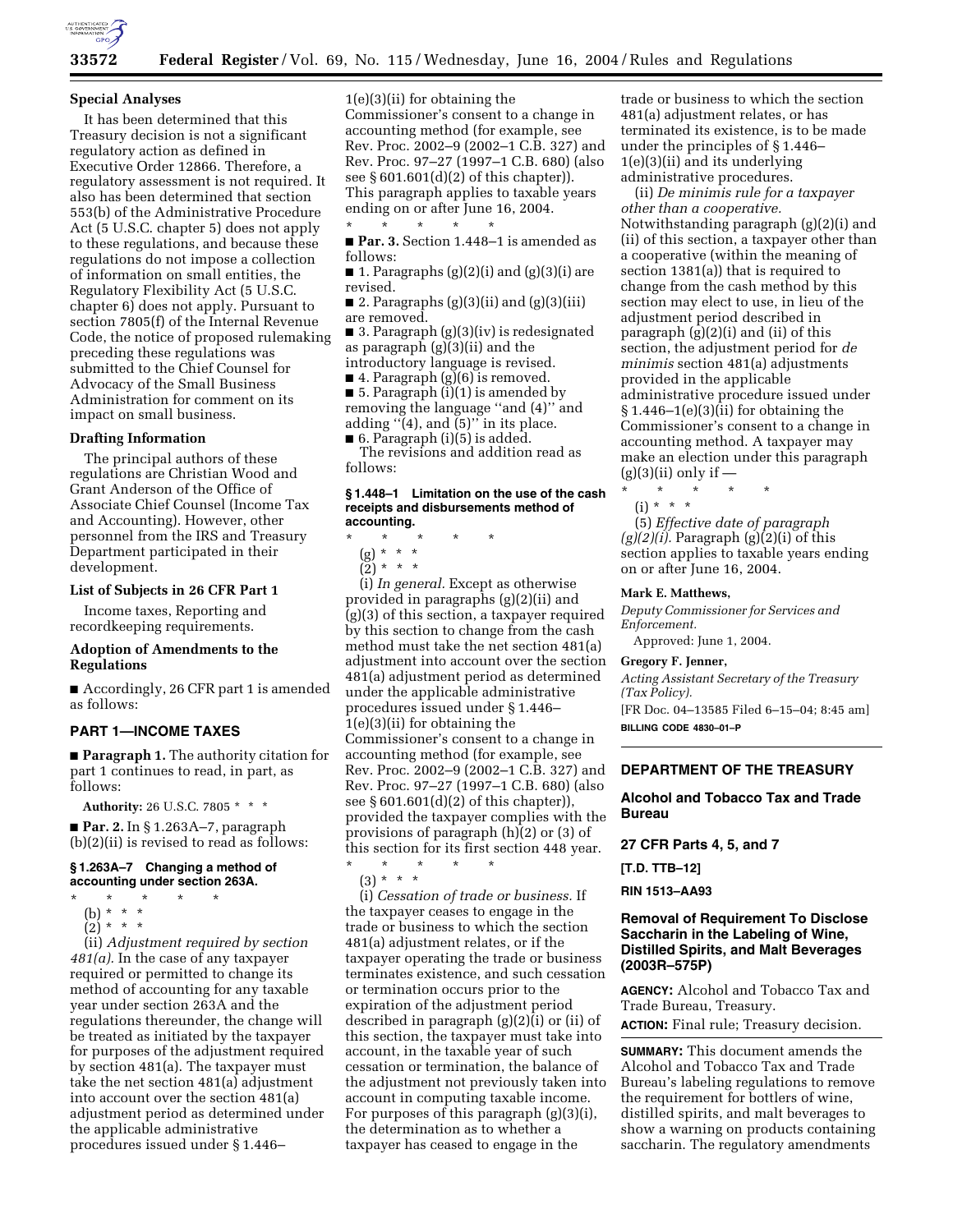in this document reflect the National Toxicology Program's revised findings about saccharin and the removal of the statutory requirement for the warning. **DATES:** This rule is effective on June 16, 2004.

**FOR FURTHER INFORMATION CONTACT:** Lisa M. Gesser, Regulations and Procedures Division, Alcohol and Tobacco Tax and Trade Bureau, P.O. Box 128, Morganza, Maryland 20660; (301–290–1460) or email *Lisa.Gesser@ttb.gov.*

# **SUPPLEMENTARY INFORMATION:**

#### **Background**

The Federal Alcohol Administration Act, 27 U.S.C. 205(e)(2), authorizes the Administrator of the Alcohol and Tobacco Tax and Trade Bureau (TTB), as a delegate of the Secretary of the Treasury, to prescribe regulations which will provide the consumer with ''adequate information'' as to the identity and quality of alcohol beverage products. Under this authority, parts 4, 5, and 7 of title 27 of the Code of Federal Regulations (27 CFR 4, 5, and 7) prescribe the labeling requirements for wines, distilled spirits, and malt beverages, respectively. Prior to January 24, 2003, the Secretary of the Treasury had delegated this responsibility to the Administrator's predecessor, the Director of the former Bureau of Alcohol, Tobacco and Firearms, Department of the Treasury (ATF-Treasury). The regulations requiring basic mandatory labeling information for alcohol beverage products have been in effect for over 50 years.

On November 23, 1977, President Carter signed into law the Saccharin Study and Labeling Act, Public Law 95– 203, 91 Stat. 1451. Section 4(a)(1) of the Saccharin Study and Labeling Act added paragraph (o) to 21 U.S.C. 343, requiring the following statement on the labels of all food and beverage products that contained saccharin:

Use of this product may be hazardous to your health. This product contains saccharin which has been determined to cause cancer in laboratory animals.

In 1984 and 1985, ATF-Treasury began receiving petitions from industry members requesting to use saccharin as a sugar substitute in alcohol beverage manufacturing. The Food and Drug Administration regulations, 21 CFR 180.37 (21 U.S.C. 348, 371), did not and still do not preclude the use of saccharin in the production of alcohol beverages. In recognition of the congressional mandate as expressed in the Saccharin Study and Labeling Act and pursuant to section 205(e)(2) of the Federal Alcohol Administration Act, ATF-Treasury published Treasury

Decision ATF–220 on December 20, 1985 at 50 FR 51851 (as corrected in 51 FR 4338, published February 4, 1986).

Treasury Decision ATF–220 amended the regulations in 27 CFR parts 4, 5, and 7 to require bottlers of alcohol beverage products containing saccharin (including sodium saccharin, calcium saccharin and ammonium saccharin) to label their products with a health warning statement identical to that set forth in the Saccharin Study and Labeling Act.

On May 15, 2000, the U.S. Department of Health and Human Services, Public Health Service, National Toxicology Program published the 9th Report on Carcinogens. The Report delisted saccharin, which had been listed in the Report as ''reasonably anticipated to be a human carcinogen'' since 1981. The Report explained that saccharin was removed from the list after a review of the carcinogenicity data for saccharin. The Report concluded:

Saccharin will be removed from the Report on Carcinogens, because the rodent cancer data are not sufficient to meet the current criteria to list this chemical as *reasonably anticipated to be a human carcinogen.* This is based on the perception that the observed bladder tumors in rats arise by mechanisms not relevant to humans, and the lack of data in humans suggesting a carcinogenic hazard.

Section 517, Title V, Appendix A, Consolidated Appropriations Act of 2001 (Pub. L. 106–554, 114 Stat. 2763), repealed 21 U.S.C. 343(o), the saccharin warning statement requirement, as well as subsections (c) and (d) of section 4 of the Saccharin Study and Labeling Act. Accordingly, we are amending 27 CFR parts 4, 5, and 7 by removing the saccharin warning statement requirement for the labeling of wine, distilled spirits, and malt beverages. These regulatory changes are made solely to reflect the statutory change noted above, and are in no way intended to reflect or prejudice our review of a recent petition we have received, proposing a number of new and broader labeling requirements.

## **Inapplicability of Notice and Delayed Effective Date Requirements**

Because the regulatory changes in this document remove a requirement imposed by the Saccharin Study and Labeling Act, which was repealed, TTB has determined it is impractical and unnecessary to issue these regulations with prior public notice and comment procedures under 5 U.S.C. 553(b) or subject to the effective date limitation in section 553(d).

## **Executive Order 12866**

This final rule does not meet the criteria for a ''significant regulatory action'' as specified in Executive Order 12866. Accordingly, this final rule is not subject to the analysis required by this Executive Order.

## **Regulatory Flexibility Act**

The provisions of the Regulatory Flexibility Act relating to an initial and final regulatory flexibility analysis (5 U.S.C. 603, 604) do not apply to this final rule because no notice of proposed rulemaking is required by 5 U.S.C. 553(b).

### **Paperwork Reduction Act**

The provisions of the Paperwork Reduction Act of 1995 (44 U.S.C. 3507(j)) and its implementing regulations, 5 CFR part 1320, do not apply to this final rule because no requirement to collect information is imposed.

## **Drafting Information**

The principal author of this document is Lisa M. Gesser, Regulations and Procedures Division, Alcohol and Tobacco Tax and Trade Bureau.

#### **List of Subjects**

## *27 CFR Part 4*

Advertising, Consumer protection, Customs duties and inspection, Imports, Labeling, Packaging and containers, Reporting and recordkeeping requirements, Trade practices, Wine.

### *27 CFR Part 5*

Advertising, Consumer protection, Customs duties and inspection, Imports, Labeling, Liquors, Packaging and containers, Reporting and recordkeeping requirements, Trade practices.

### *27 CFR Part 7*

Advertising, Beer, Consumer protection, Customs duties and inspection, Imports, and Labeling.

#### **Authority and Issuance**

■ For the reasons discussed in the preamble, TTB amends 27 CFR, chapter I, parts 4, 5, and 7 as set forth below:

## **PART 4—LABELING AND ADVERTISING OF WINE**

■ 1. The authority citation for part 4 continues to read as follows:

**Authority:** 27 U.S.C. 205, unless otherwise noted.

## **§ 4.32 [Amended]**

■ 2. Amend § 4.32 by removing and reserving paragraph (d).